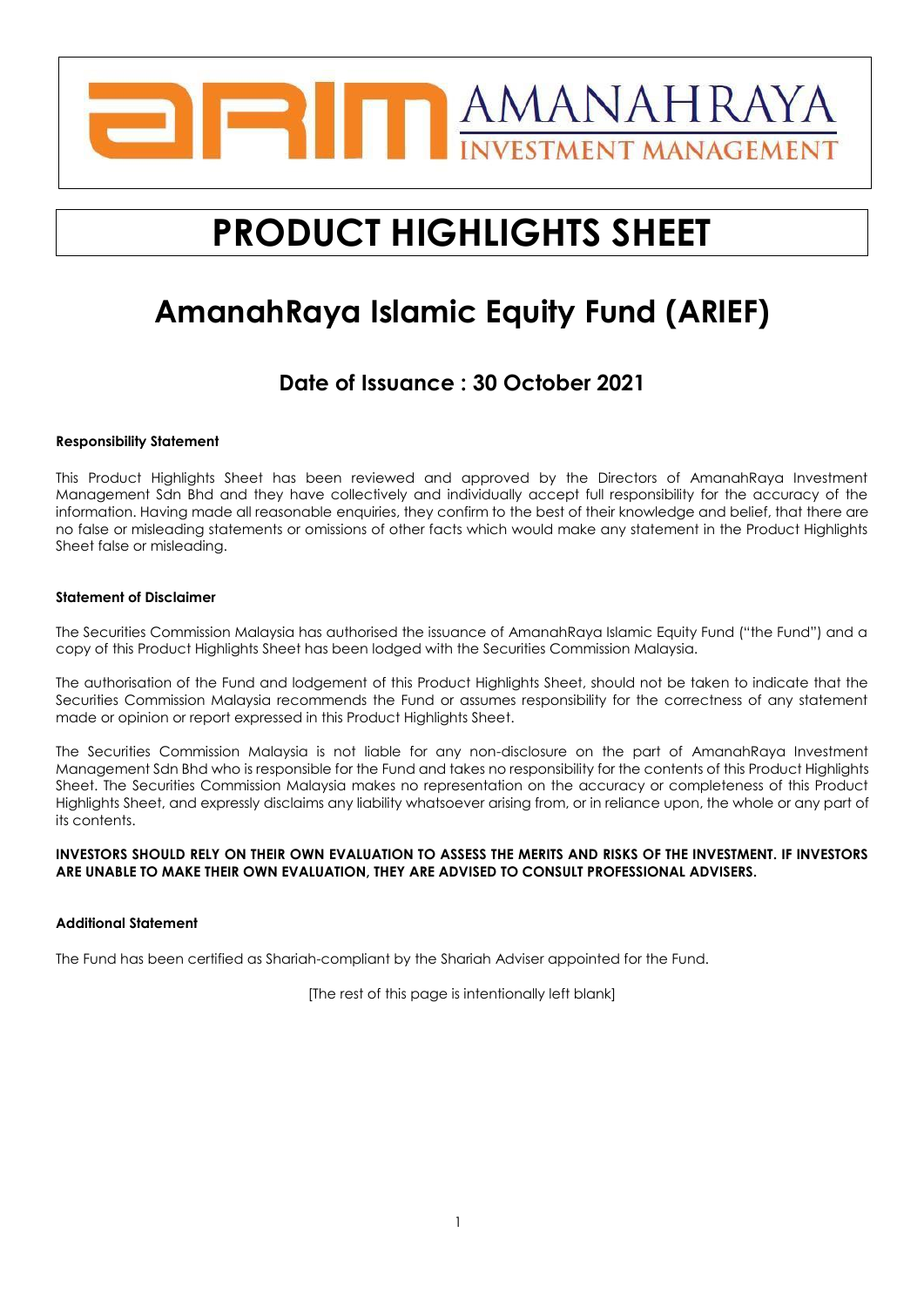**This Product Highlights Sheet only highlights the key features and risks of this Fund. Investors are advised to request, read and understand the Prospectus of the Fund before deciding to invest.**

## **PRODUCT HIGHLIGHTS SHEET**

## **AMANAHRAYA ISLAMIC EQUITY FUND (ARIEF)**

#### **Brief Information of the Product**

#### **1. What is this product about ?**

AmanahRaya Islamic Equity Fund (ARIEF) is an Islamic equity fund issued by AmanahRaya Investment Management Sdn Bhd that aims to provide investors with above average capital growth over a medium to long term period by investing in a carefully selected portfolio of Shariah-Compliant Securities.

#### *ANY MATERIAL CHANGES TO THE FUND OBJECTIVES WOULD REQUIRE UNIT HOLDERS' APPROVAL.*

**Product Suitability**

#### **2. Who is this product suitable for ?**

The Fund is ideal for medium to long-term investors who are risk tolerant and seek higher returns for their investments.

#### **Investors should consult their financial advisers if in doubt whether this product is suitable for them.**

#### **Key Product Features**

#### **3. What am I investing in ?**

| <b>Fund Category/Type</b> | Equity (Shariah-compliant)/Growth                                                                                                                                                                                                                                                                                                                                                                                                                                                                                                                                                           |  |  |  |
|---------------------------|---------------------------------------------------------------------------------------------------------------------------------------------------------------------------------------------------------------------------------------------------------------------------------------------------------------------------------------------------------------------------------------------------------------------------------------------------------------------------------------------------------------------------------------------------------------------------------------------|--|--|--|
| <b>Benchmark</b>          | FTSE Bursa Malaysia Emas Shariah Index                                                                                                                                                                                                                                                                                                                                                                                                                                                                                                                                                      |  |  |  |
| Investment strategy       | Invest a minimum of 70% and up to 95% of the Fund's Net Asset Value<br>Investments in Shariah-compliant securities of companies that have good growth<br>potential and whose business activities comply with Shariah requirements.<br>Maintain a minimum 5% of the Fund's Net Asset Value<br>Investments in Islamic liquid assets comprising of cash and Islamic deposits with<br>licensed financial institutions, Islamic accepted bills, sukuk, Government Investment<br>Issues and any other Shariah-compliant instrument capable of being converted into<br>cash within seven (7) days. |  |  |  |
| Launch date               | 23 April 2008                                                                                                                                                                                                                                                                                                                                                                                                                                                                                                                                                                               |  |  |  |
| <b>Financial year-end</b> | 30 November                                                                                                                                                                                                                                                                                                                                                                                                                                                                                                                                                                                 |  |  |  |
| Distribution policy       | The Fund is not expected to pay regular distribution.                                                                                                                                                                                                                                                                                                                                                                                                                                                                                                                                       |  |  |  |
|                           | Note: The fund will pay the distribution only if gain the profit.                                                                                                                                                                                                                                                                                                                                                                                                                                                                                                                           |  |  |  |

#### **4. Who am I investing with ?**

| <b>Manager &amp; Investment</b> | AmanahRaya Investment Management Sdn Bhd ("ARIM") is a licensed asset    |
|---------------------------------|--------------------------------------------------------------------------|
| Manager                         | management company under the Capital Markets and Services Act 2007 and a |
|                                 | wholly-owned subsidiary of Amanah Raya Berhad.                           |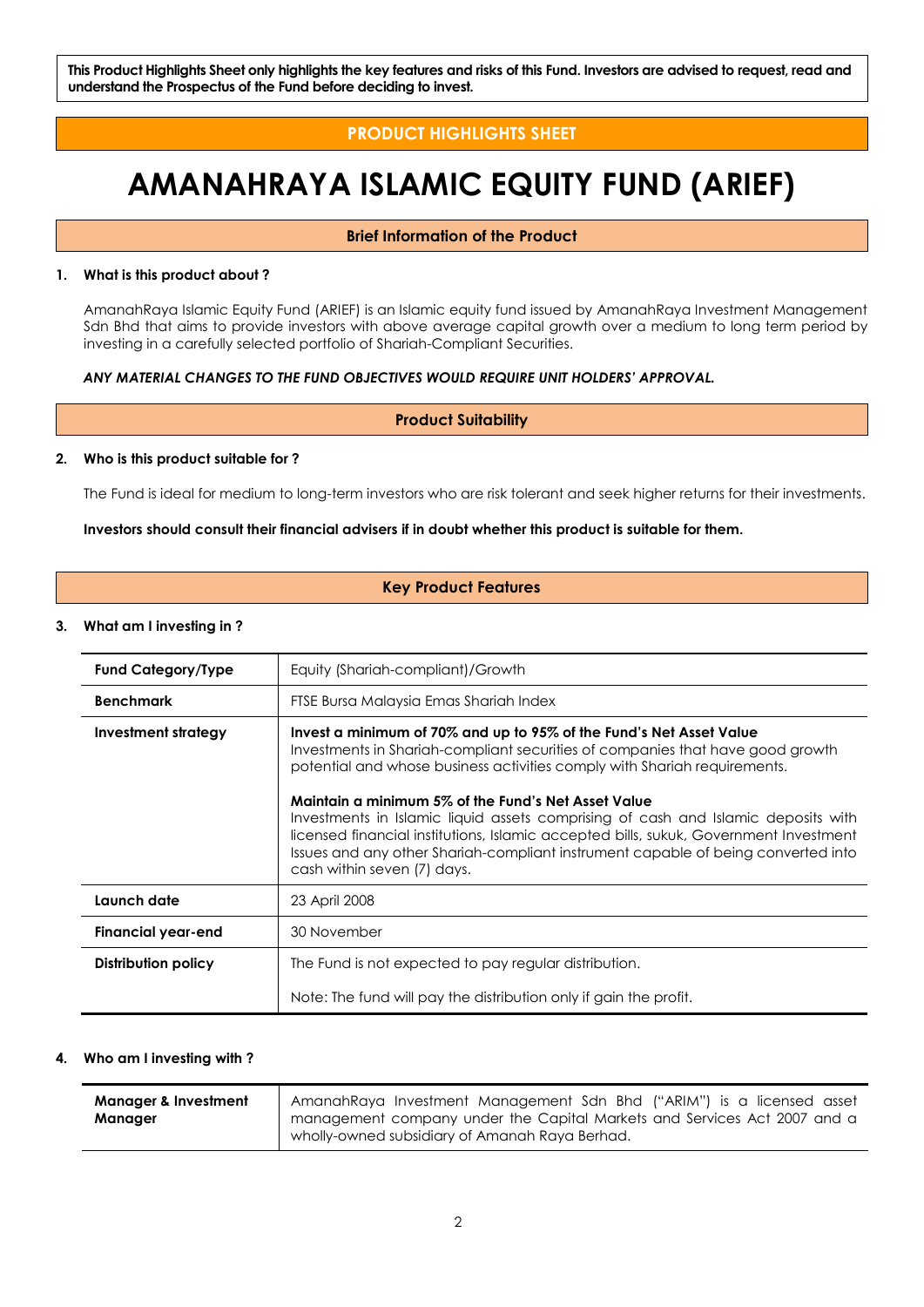|                        | With effect from 21 January 2010, ARIM has taken over the role of the Manager for<br>the Fund from AmanahRaya Unit Trust Management Sdn Bhd ("ARUTM"). Over the<br>years, ARIM has invested vast resources in building up its infrastructure to provide a<br>top notch fund management service.<br>ARIM also has wealth of experience and competency in managing multiple asset<br>classes, for both Ringgit and non-Ringgit based investments, which include but not<br>limited to equity, fixed income, unit trust, property, structured products and private |
|------------------------|-----------------------------------------------------------------------------------------------------------------------------------------------------------------------------------------------------------------------------------------------------------------------------------------------------------------------------------------------------------------------------------------------------------------------------------------------------------------------------------------------------------------------------------------------------------------|
|                        | equity.                                                                                                                                                                                                                                                                                                                                                                                                                                                                                                                                                         |
| <b>Trustee</b>         | <b>PB Trustee Services Berhad</b>                                                                                                                                                                                                                                                                                                                                                                                                                                                                                                                               |
| <b>Shariah Advisor</b> | <b>BIMB Securities Sdn Bhd</b>                                                                                                                                                                                                                                                                                                                                                                                                                                                                                                                                  |

## **Key Risks**

## **5. What are the key risks associated with this product ?**

#### **Specific Risks**

| <b>Stock Specific Risk</b>                            | Price of a particular stock may fluctuate in response to the circumstances affecting<br>individual companies such as adverse financial performance, news of a possible<br>merger or loss of key personnel of a company. Any adverse price movements of such<br>stock will adversely affect the Fund's NAV.                                                                                                                                                                                                                                                                                                                                                                                                                                |
|-------------------------------------------------------|-------------------------------------------------------------------------------------------------------------------------------------------------------------------------------------------------------------------------------------------------------------------------------------------------------------------------------------------------------------------------------------------------------------------------------------------------------------------------------------------------------------------------------------------------------------------------------------------------------------------------------------------------------------------------------------------------------------------------------------------|
| <b>Shariah Status</b><br><b>Reclassification Risk</b> | The risk refers to the risk that the currently held Shariah-compliant equity securities in<br>the portfolio of Islamic funds may be reclassified as Shariah non-compliant in the<br>periodic review of the securities by the SAC of the SC or the Shariah Adviser. If this<br>occurs, the Manager will take the necessary steps to dispose of such securities.                                                                                                                                                                                                                                                                                                                                                                            |
|                                                       | Opportunity loss could occur due to the restriction on the funds to retain the excess<br>capital gains derived from the disposal of the reclassified Shariah non-compliant<br>securities. In such an event, the funds are required:                                                                                                                                                                                                                                                                                                                                                                                                                                                                                                       |
|                                                       | (i) to dispose such securities with immediate effect or within one (1) calendar month<br>if the value of the securities exceeds or is equal to the investment cost on the effective<br>date of Reclassification of the List of Shariah-compliant securities ("Reclassification")<br>by the SAC of the SC or the Shariah Adviser. The funds are allowed to keep dividends<br>received and capital gains from the disposal of the securities up to the effective date<br>of Reclassification. However, any dividends received and excess capital gains from<br>the disposal of the Shariah non-compliant securities after the effective date of<br>Reclassification should be channelled to baitulmal and/or approved charitable<br>bodies; |
|                                                       | (ii) to hold such securities if the value of the said securities is below the investment cost<br>on the effective date of Reclassification until the total subsequent dividends received<br>(if any) and the market price of the securities is equal to the cost of investment at<br>which time disposal has to take place within one (1) calendar month, capital gains (if<br>any) from the disposal of the securities should be channelled to baitulmal and/or<br>approved charitable bodies; or                                                                                                                                                                                                                                        |
|                                                       | (iii) to dispose such securities at a price lower than the investment cost which will result<br>in a decrease in the funds' value.                                                                                                                                                                                                                                                                                                                                                                                                                                                                                                                                                                                                        |
|                                                       | Note:<br>Please refer the Shariah Investment Guidelines on page 21 of the Master Propectus.                                                                                                                                                                                                                                                                                                                                                                                                                                                                                                                                                                                                                                               |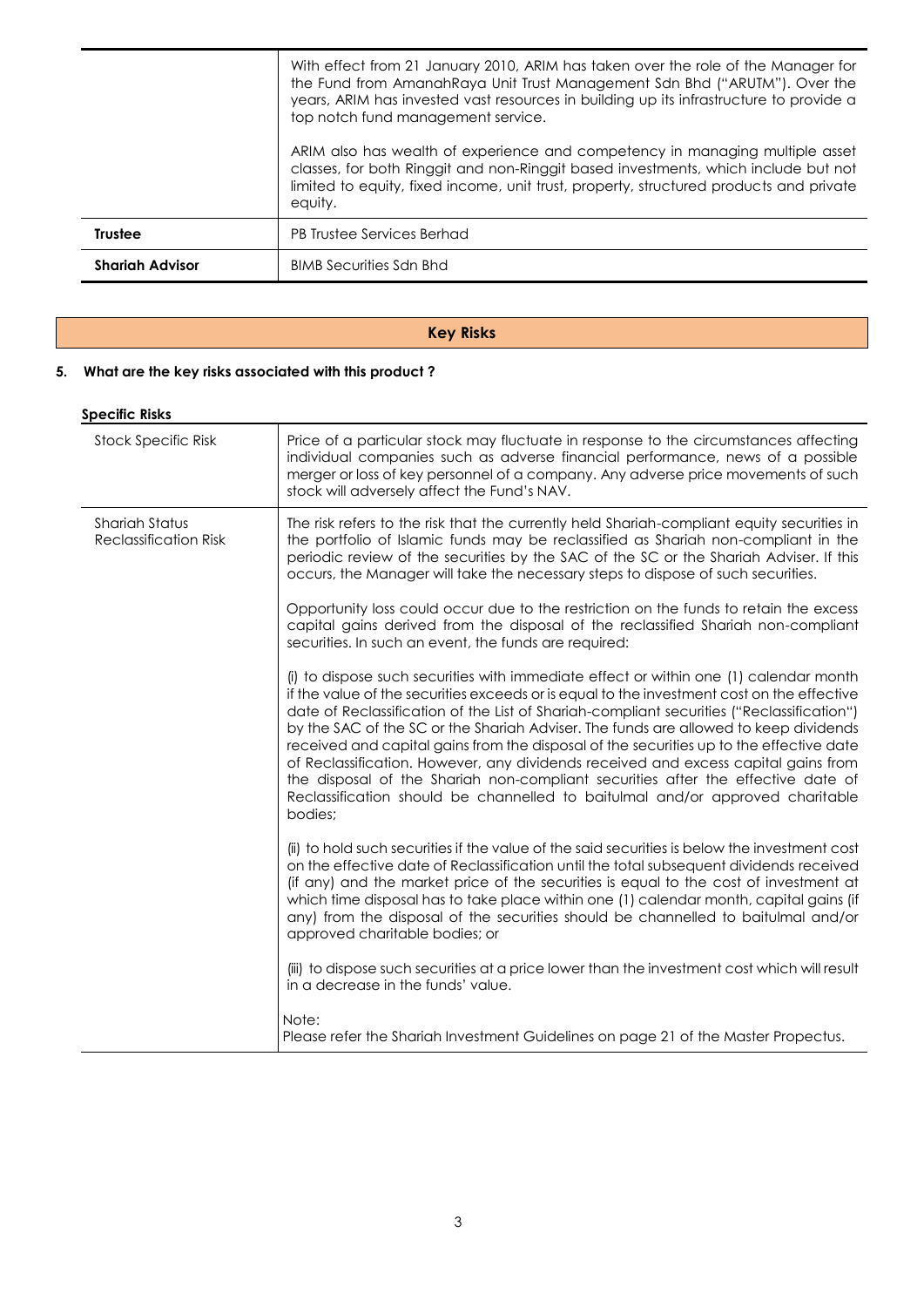| <b>General Risks</b>    |                                                                                                                                                                                                                                                                                                                                                                                                                                                                                                                                                                                                                                                                                                                                                                                                                                                 |
|-------------------------|-------------------------------------------------------------------------------------------------------------------------------------------------------------------------------------------------------------------------------------------------------------------------------------------------------------------------------------------------------------------------------------------------------------------------------------------------------------------------------------------------------------------------------------------------------------------------------------------------------------------------------------------------------------------------------------------------------------------------------------------------------------------------------------------------------------------------------------------------|
| Market Risk             | Market risk refers to the possibility that an investment will lose value because of a<br>general decline in financial markets, due to economic, political and/or other factors,<br>which will result in a decline in the fund's NAV.                                                                                                                                                                                                                                                                                                                                                                                                                                                                                                                                                                                                            |
| Liquidity Risk          | Liquidity risk refers to the ease of liquidating an asset depending on the asset's volume<br>traded in the market. If the fund holds assets that are illiquid, or are difficult to dispose<br>of, the value of the fund will be negatively affected when it has to sell such assets at<br>unfavourable prices.                                                                                                                                                                                                                                                                                                                                                                                                                                                                                                                                  |
| <b>Inflation Risk</b>   | This is the risk that investors' investment in the unit trust fund may not grow or generate<br>income at a rate that keeps pace with inflation. This would reduce investors'<br>purchasing power even though the value of the investment in monetary terms has<br>increased.                                                                                                                                                                                                                                                                                                                                                                                                                                                                                                                                                                    |
| Manager's Risk          | This risk refers to the day-to-day management of the fund by the manager which will<br>impact the performance of the fund. For example, investment decisions undertaken<br>by the manager, as a result of an incorrect view of the market or any non-compliance<br>with internal policies, investment mandate, the deed, relevant law or guidelines due<br>to factors such as human error or weaknesses in operational process and systems, may<br>adversely affect the performance of the fund.                                                                                                                                                                                                                                                                                                                                                |
| Credit and Default Risk | Credit risk relates to the creditworthiness of the issuers of the debt instruments/sukuk<br>and their expected ability to make timely payment of interest/ profit and/or principal.<br>Any adverse situations faced by the issuer may impact the value as well as liquidity of<br>the debt instrument/ sukuk. In the case of rated debt instruments/ sukuk, this may lead<br>to a credit downgrade. Default risk relates to the risk that an issuer of a debt<br>instrument/ sukuk either defaulting on payments or failing to make payments in a<br>timely manner which will in turn adversely affect the value of the debt instruments/<br>sukuk. This could adversely affect the value of the fund.                                                                                                                                          |
| Loan Financing Risk     | This risk occurs when investors take a loan/ financing to finance their investment. The<br>inherent risk of investing with borrowed money/ financing includes investors being<br>unable to service the loan repayments/ financing payments. In the event units are<br>used as collateral, an investor may be required to top-up the investors' existing<br>instalment if the prices of units fall below a certain level due to market conditions.<br>Failing which, the units may be sold at a lower net asset value per unit as compared<br>to the net asset value per unit at the point of purchase towards settling the loan/<br>financing. Investors who intend to finance an investment in Islamic fund, or for that<br>matter any Shariah-compliant investment, are advised to seek for Islamic financing to<br>finance their investment. |

*Notes: Different types of unit trust funds carry different levels of risk. Some are higher in risk than others. Ask about the risks before investing in a fund. Make sure you know what your fund is investing in.*

#### **Fees and Charges**

#### **6. What are the fees and charges involved ?**

| <b>Sales Charge</b>          | Up to 5.5% of the NAV of the fund per unit                                                                                                                                                              |  |  |
|------------------------------|---------------------------------------------------------------------------------------------------------------------------------------------------------------------------------------------------------|--|--|
| <b>Annual Management Fee</b> | Maximum fee of 1.5% per annum of the NAV of the Fund.                                                                                                                                                   |  |  |
| <b>Trustee Fee</b>           | Up to 0.08% per annum of the NAV of the Fund, subject to a minimum fee of<br>RM18,000.                                                                                                                  |  |  |
| <b>Redemption Charge</b>     | Nil                                                                                                                                                                                                     |  |  |
| <b>Switching Charges</b>     | Switching from equity fund to other fund may or may not incur fees.                                                                                                                                     |  |  |
|                              | Generally no fee will be charged on switching between funds that charge the same<br>amount of fees unless the fund being switched from have different Sales charges<br>from the fund to be switched to. |  |  |
| <b>Transfer Charges</b>      | A maximum of RM50.00 may be charged for each transfer.                                                                                                                                                  |  |  |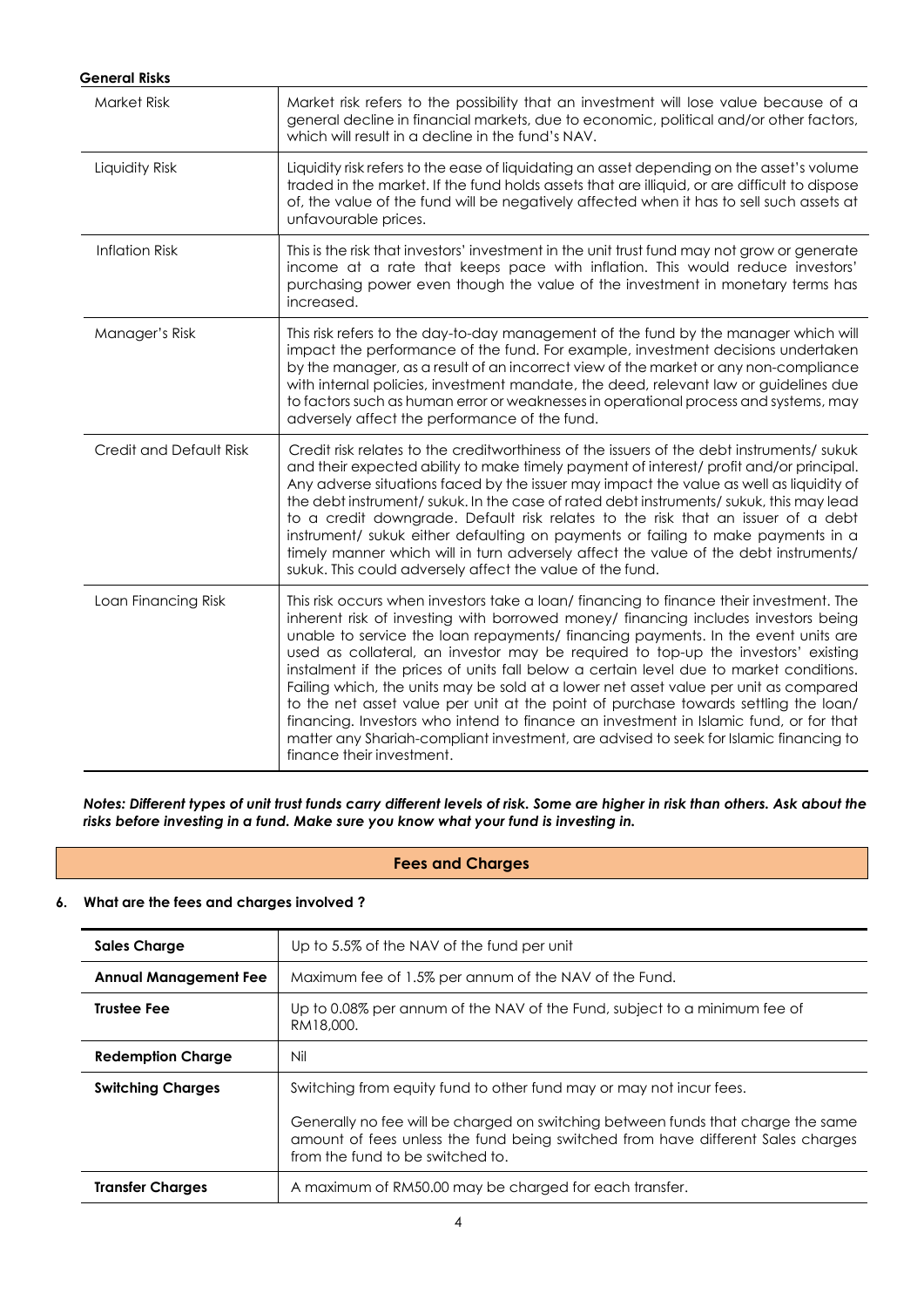| <b>Other Charges</b>             | Bank charges, courier charges and any other indirect charges incurred as a result of<br>redemptions will be borne by the investor. |
|----------------------------------|------------------------------------------------------------------------------------------------------------------------------------|
| <b>Expenses directly related</b> | Only expenses that are directly related to the Fund can be charged to the Fund.                                                    |
| to the Fund                      | Examples of related expenses are auditor's fee and tax agent's fee.                                                                |

#### YOU SHOULD NOT MAKE PAYMENT IN CASH TO A UNIT TRUST CONSULTANT OR ISSUE A CHEQUE IN THE NAME OF A UNIT **TRUST CONSULTANT**

#### **Transaction Information**

#### **7. What are the transaction details ?**

| <b>Minimum Initial</b><br>Investment    | RM100 or such amounts as the Manager may time to time decide.                                                                                                                                                                                                                                                                                                                                                                                                                                                                                                                                                                                         |  |  |  |
|-----------------------------------------|-------------------------------------------------------------------------------------------------------------------------------------------------------------------------------------------------------------------------------------------------------------------------------------------------------------------------------------------------------------------------------------------------------------------------------------------------------------------------------------------------------------------------------------------------------------------------------------------------------------------------------------------------------|--|--|--|
| <b>Minimum Additional</b><br>Investment | RM100 or such amounts as the Manager may time to time decide.                                                                                                                                                                                                                                                                                                                                                                                                                                                                                                                                                                                         |  |  |  |
| <b>Minimum Redemption</b><br>Unit       | 100 units or such amounts as the Manager may time to time decide.                                                                                                                                                                                                                                                                                                                                                                                                                                                                                                                                                                                     |  |  |  |
| Cooling-off Right                       | The right of the Unit Holders to obtain a refund of his investment in the Fund is within<br>six (6) Business Days commencing from the date of receipt of application by the<br>Manager. The Cooling off period shall exclude corporations/institutions, staff of the<br>Manager, ARB and its group of companies, and persons registered to deal in its unit<br>trust funds. For the avoidance of doubt, the Cooling off period is also not applicable<br>to any society, statutory body, local authority, trade union, cooperative society,<br>partnership, sole proprietor and any other unincorporated body, organization,<br>association or group. |  |  |  |
| <b>Redemption Period</b>                | The Manager will pay the redemption proceeds within ten (10) calendar days upon<br>receipt of the redemption request.                                                                                                                                                                                                                                                                                                                                                                                                                                                                                                                                 |  |  |  |
| <b>Switching Facility</b>               | The minimum switching amount is 100 units. You need to keep a minimum balance<br>of 100 units at all times or such a lower amount as the Manager may decide from<br>time to time.                                                                                                                                                                                                                                                                                                                                                                                                                                                                     |  |  |  |
| <b>Transfer Facility</b>                | You are allowed to transfer your unit holdings, subject to conditions stipulated in the<br>Fund's Deed. The minimum transfer amount is 100 units. The Manager may refuse to<br>register any transfer of units at its absolute discretion.                                                                                                                                                                                                                                                                                                                                                                                                             |  |  |  |
| <b>Redemption Of Units</b>              | Unit-holders may redeem units on any Business Day and receive payment of<br>redemption proceeds within 10 days. There is no restriction on the frequency of<br>redemption.                                                                                                                                                                                                                                                                                                                                                                                                                                                                            |  |  |  |
| Minimum Holding/<br><b>Balance</b>      | 100 Units.                                                                                                                                                                                                                                                                                                                                                                                                                                                                                                                                                                                                                                            |  |  |  |
|                                         | In the case of partial redemption, the Manager may elect to redeem the entire<br>account if the effect thereof would be that the unit-holders hold less than 100 units<br>in his account with the Fund.                                                                                                                                                                                                                                                                                                                                                                                                                                               |  |  |  |
| <b>Switching Between Funds</b>          | Unit-holders may switch their investments between funds on any Business Day.<br>The minimum transaction per switch is 100 units. (Switching from a Shariah-compliant<br>fund to a conventional fund is discouraged especially for Muslim unit-holders).                                                                                                                                                                                                                                                                                                                                                                                               |  |  |  |

*Notes: You can buy unit trusts either through a Unit Trust Consultant (UTC), Institutional Unit Trust Advisers (IUTA) or directly from Unit Trust Management Company (UTMC) or online, but each has different sales charge and level of service. Choose the one that best suits your needs. Only registered UTCs are allowed to sell unit trust funds. ARIM's UTC should show you a valid authorisation card confirming that he/she is registered with the Federation of Investment Managers Malaysia (FIMM). ARIM's UTC may represent other UTMC that uses a nominee system and your rights as a unit holder may be limited if you invest in unit trust funds through it. If the UTMC uses a nominee system, ask if your rights as a unit holder will be limited in any way.*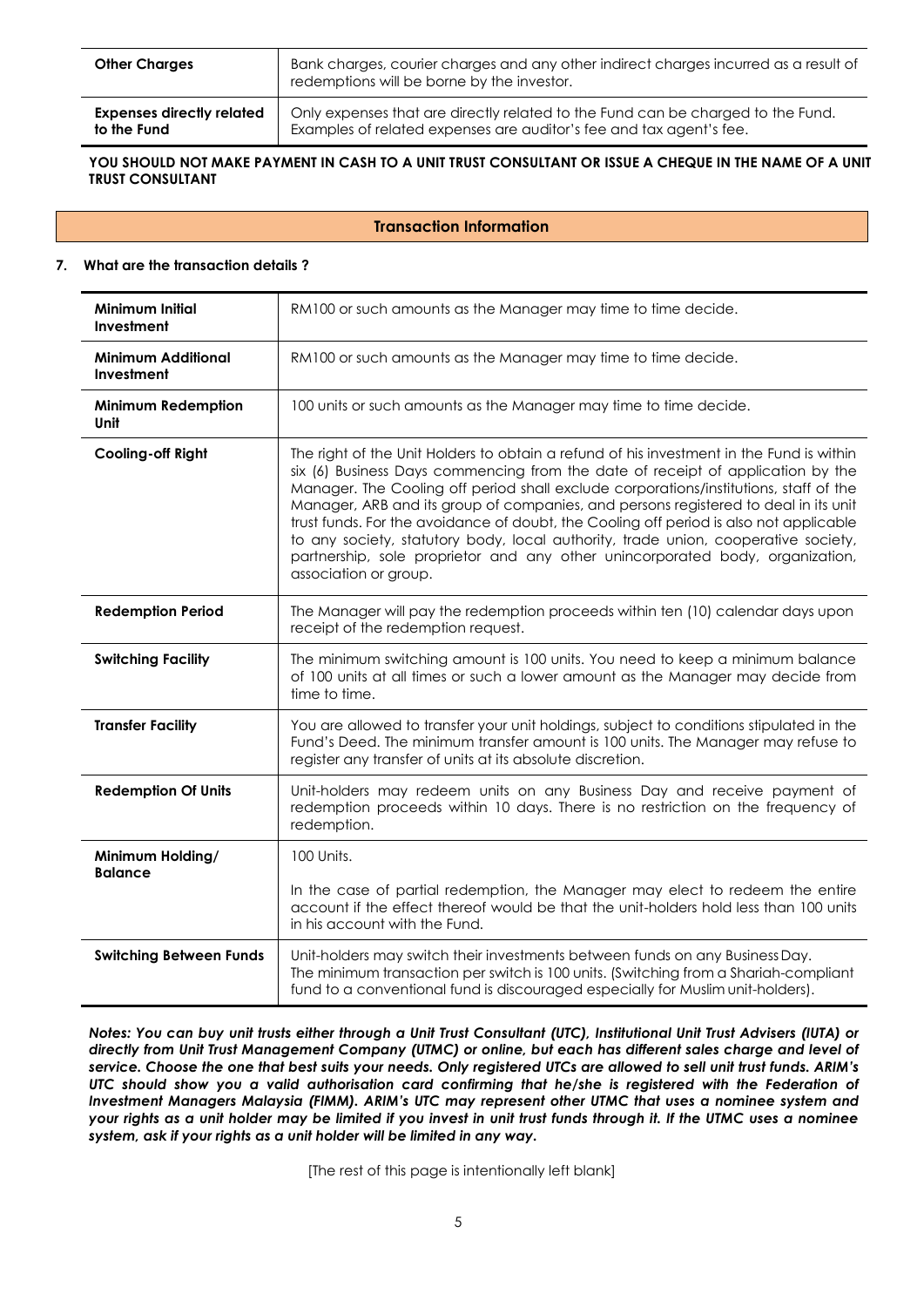#### **Valuations and Exiting from Investment**

#### **8. How often are valuations available ?**

The Fund will be valued on every Business Day and you may obtain NAV and prices of the Fund from the major daily newspaper, our website at [www.arim.com.my,](http://www.arim.com.my/) calling our customer service at 03-26875200 or e-mail to us at [smd@arim.com.my.](mailto:sales@arim.com.my)

#### **9. How can I exit from this investment and what are the risks and costs involved ?**

To exit from this investment, you may withdraw from the Fund, switch out of the Fund or transfer your unit holdings to other investors. Please refer to the "Fees and Charges" and "Transaction Information" sections of the Master Prospectus for details on switching and transfer facility.

Withdrawals can be made from the Fund by completing a transaction form and sending it to our Approved Distributors or sending it directly to us. There is no restriction on the frequency of withdrawals. The amount that you will receive is calculated by the withdrawal value less the Withdrawal Fee, if any. That amount will be paid in RM within ten (10) calendar days. Any applicable bank charges and other bank fees incurred as a result of a withdrawal by way of telegraphic transfer, bank cheque or other special payment method will be charged to you.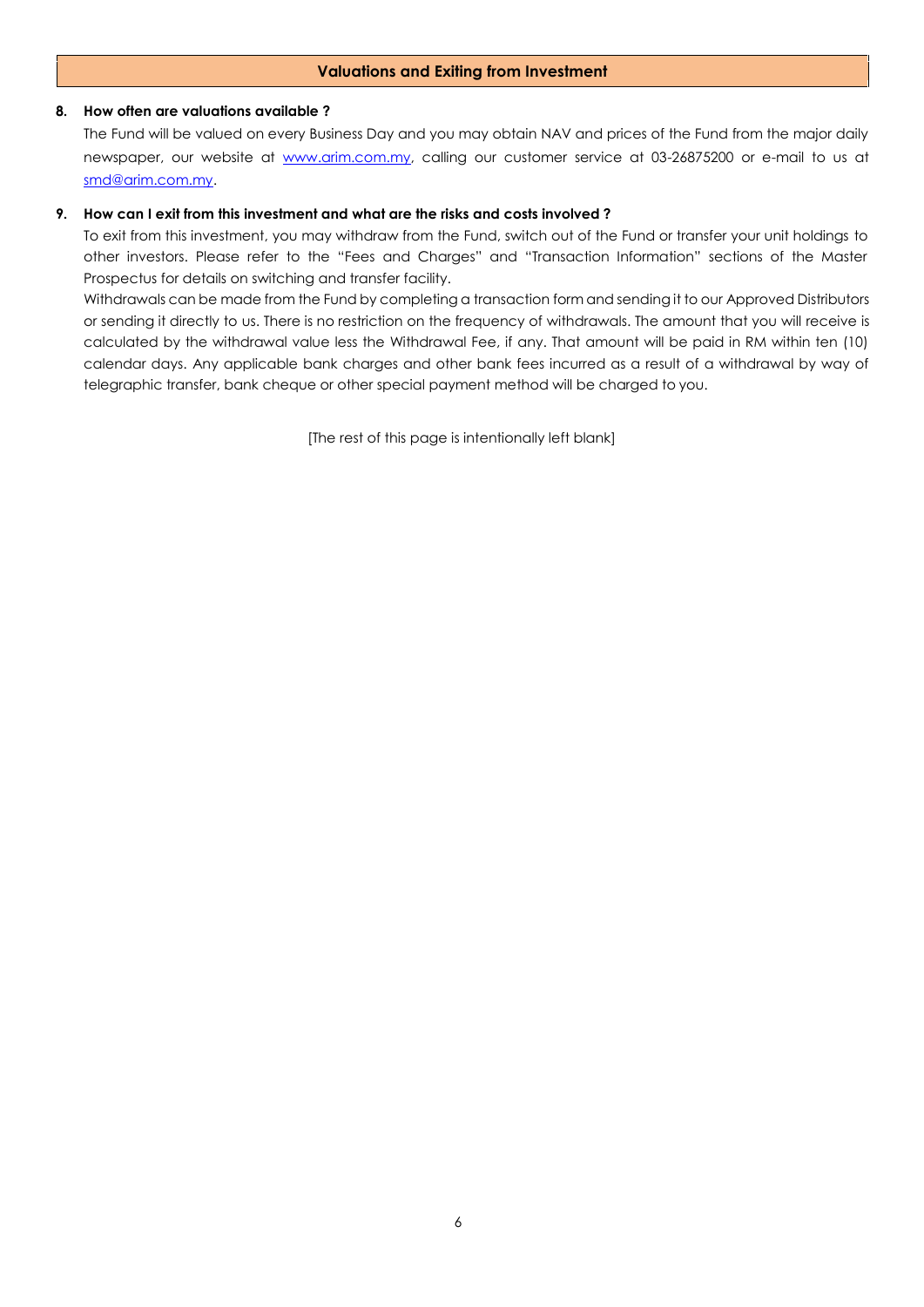#### **Performance of the Fund**

#### **10. Average Total Return (in %)**

Below are Average Total Return of the Fund for 1 year, 3 years and 5 years.

| 1-vear<br>$ (31.05.20 - 31.05.21) (31.05.18 - 31.05.21) (31.05.16 - 31.05.21) $ | 3-vear    | 5-vear    | 10-year<br>$(31.05.11 - 31.05.21)$ |
|---------------------------------------------------------------------------------|-----------|-----------|------------------------------------|
| 9.10%                                                                           | $-1.84\%$ | $-2.64\%$ | 0.13%                              |

#### *Basis of calculation for Average Total Return*

Average Total Return (%) = Total Returns / Number of Years Under Review

#### **11. Annual Total Return (in %)**

Below are Annual Total Return of the Fund for the last nine (9) financial years:

| 30.11.11<br>$\overline{\phantom{0}}$<br>30.11.12 | 30.11.12<br>30.11.13 | 30.11.13<br>30.11.14 | 30.11.14<br>30.11.15 | 30.11.15<br>30.11.16 | 30.11.16<br>30.11.17 | 30.11.17<br>30.11.18 | 30.11.18<br>30.11.19 | 30.11.19<br>30.11.20 |
|--------------------------------------------------|----------------------|----------------------|----------------------|----------------------|----------------------|----------------------|----------------------|----------------------|
|                                                  |                      |                      |                      |                      |                      |                      |                      |                      |
| 7.64%                                            | 10.47%               | 3.74%                | 3.62%                | $-3.65%$             | 2.92%                | $-20.81\%$           | $-2.10\%$            | 3.86%                |

#### *Basis of calculation for Annual Total Return*

Annual Total Return (%) = [(Capital Return/100 + 1) x (Income Return/100 + 1) – 1] x 100

#### **12. ARIEF Return vs Benchmark (Annualised)**

| As at 31st May | ARIEF (%) | Benchmark (%) | Out/(Under)<br>Performance (%) |
|----------------|-----------|---------------|--------------------------------|
| 1-year         | 9.10%     | $6.22\%$      | 2.88%                          |
| 3-year         | $-5.53\%$ | 4.90%         | $-10.43%$                      |
| 5-year         | $-13.19%$ | 7.13%         | $-20.32\%$                     |
| 10-year        | 0.66%     | 22.81%        | $-22.15%$                      |

#### **Comment on Fund Performance**

For the 12-month ended 31st May 2021, the Fund registered a 9.10% return compared to the benchmark return of 6.22%, thus outperformed the benchmark by 2.88%.

#### **13. Porfolio Turnover Ratio**

The Portfolio Turnover Ratio (PTR) indicates the frequency of turnover for a particular fund in any given calendar year. It is calculated by taking the average of acquisitions and disposal of securities divided by the average value of the Fund for the year calculated on a daily basis.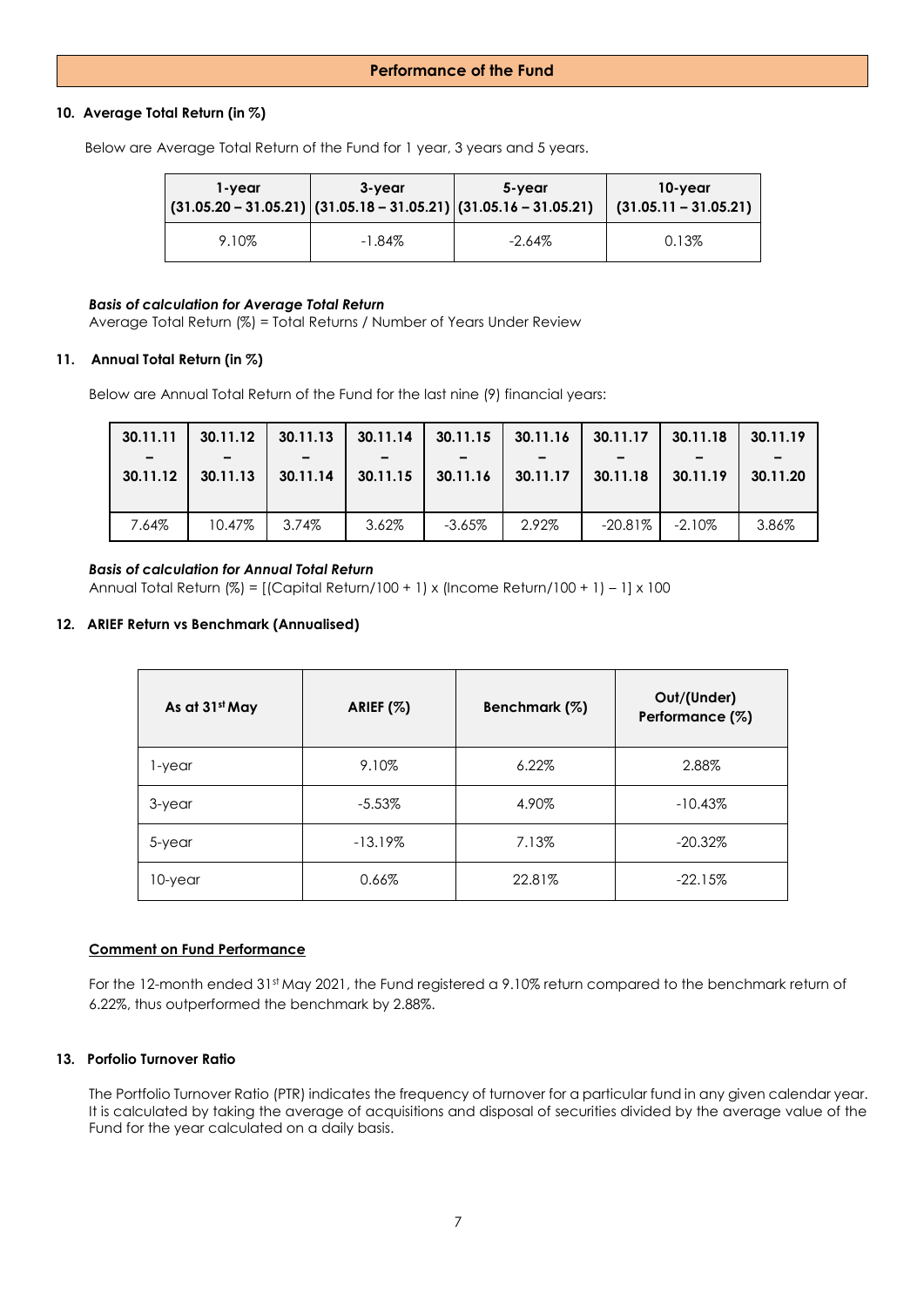PTR for the Fund are as follows :

| <b>Financial Year</b> | 2021         | 2020         | 2019      |  |
|-----------------------|--------------|--------------|-----------|--|
| PTR (time)            | $0.25$ times | $0.89$ times | .44 times |  |

The decrease of PTR for FPE 31.5.2021 due to less active trading activities on the back of volatile conditions during the financial year.

#### *Basis of calculation for Portfolio Turnover Ratio*

Portfolio Turnover = (Total acquisition for the year + Total disposal for the year) / 2 Average value of the Fund for the year calculated on a dailybasis

#### **14. Distribution Record**

The Fund's first distribution was made in its financial year ended 30<sup>th</sup> November 2012. Given its investment objective, the Fund is not expected to pay regular distribution.

| <b>Financial Year</b>             | 2020 | 2019 | 2018 |
|-----------------------------------|------|------|------|
| Gross Distribution per Unit (sen) | 0.00 | 0.00 | 0.00 |
| Net Distribution per Unit (sen)   | 0.00 | 0.00 | 0.00 |

#### **PAST PERFORMANCE OF THE FUND IS NOT AN INDICATION OF ITS FUTURE PERFORMANCE.**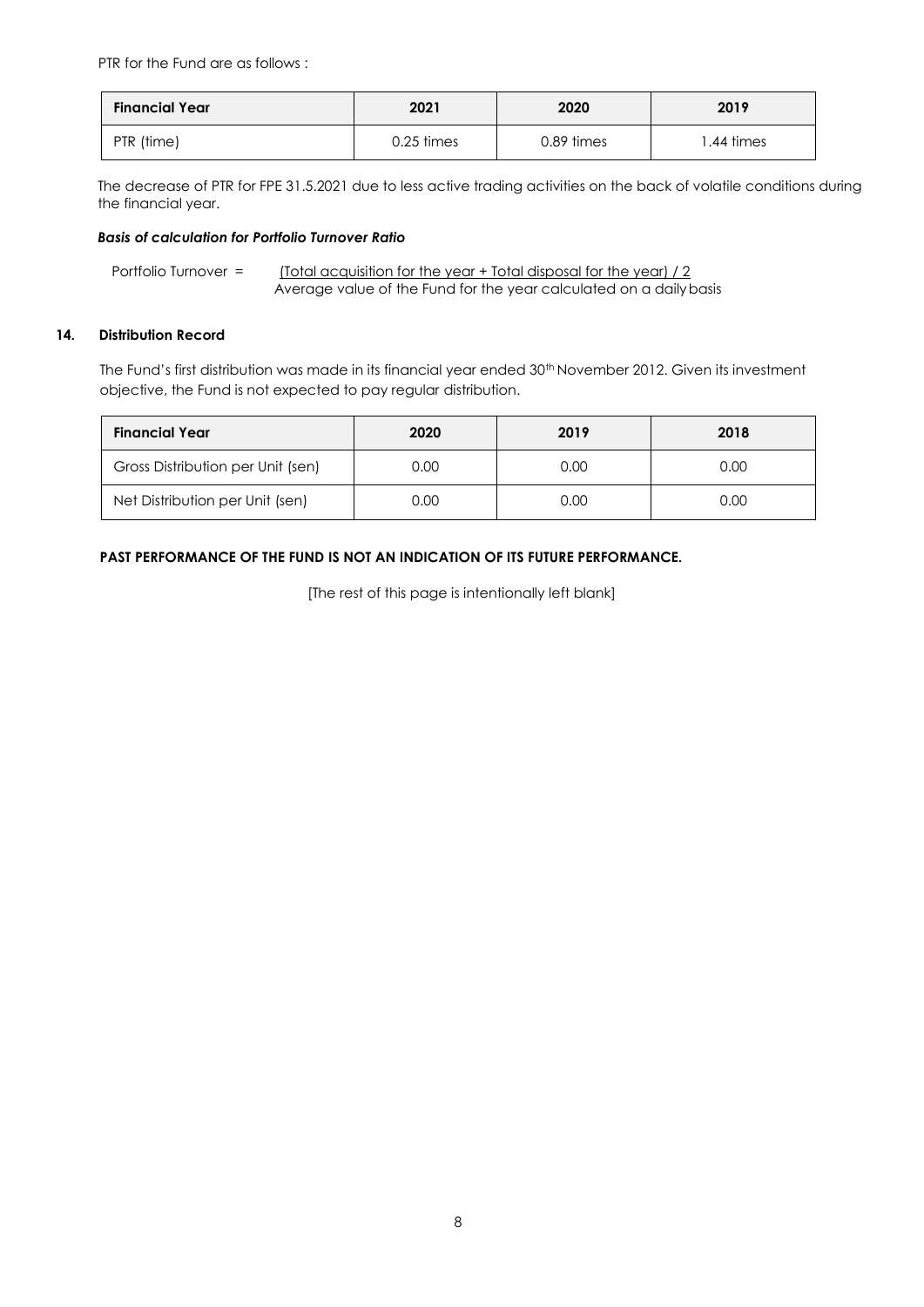#### **Contact Information**

#### **16. Who should I contact for further information or to lodge a complaint ?**

For internal dispute resolution, you may contact our customer service personnel :-

| (a) via phone to  | $: 03 - 26875200$              |                                            |
|-------------------|--------------------------------|--------------------------------------------|
| (b) via fax to    | $: 03 - 26875300$              |                                            |
| (c) via email to  | $:$ smd@arim.com.my            |                                            |
| (d) via letter to |                                | : AmanahRaya Investment Management Sdn Bhd |
|                   | Level 7 & 8, Wisma Amanah Raya |                                            |
|                   | No 2 Jalan Ampang              |                                            |
|                   | 50508 Kuala Lumpur             |                                            |
|                   |                                |                                            |

If you are dissatisfied with the outcome of the internal dispute resolution process, please refer your dispute to the following bodies, details of which are as follows:

Federation of Investment Managers Malaysia (FIMM)'s Complaints Bureau:

| (a) via phone to                           | 03 - 2093 2600                             |
|--------------------------------------------|--------------------------------------------|
| (b) via fax to                             | 03 - 2093 2700                             |
| (c) via e-mail to                          | complaints@fimm.com.my                     |
| (d) via online complaint form available at | www.fimm.com.my                            |
| (e) via letter to                          | Legal & Regulatory Affairs                 |
|                                            | Federation of Investment Managers Malaysia |
|                                            | 19-06-1, 6th Floor Wisma Tune              |
|                                            | No. 19 Lorong Dungun                       |
|                                            | Damansara Heights                          |
|                                            | 50490 Kuala Lumpur                         |
|                                            |                                            |

OR

Securities Industries Dispute Resolution Center (SIDREC)

| (a) via phone to  | 03 - 2282 2280                                         |
|-------------------|--------------------------------------------------------|
| (b) via fax to    | 03 - 2282 3855                                         |
| (c) via email to  | info@sidrec.com.my                                     |
| (d) via letter to | Securities Industry Dispute Resolution Center (SIDREC) |
|                   | Unit A-9-1, Level 9, Tower A                           |
|                   | Menara UOA Bangsar                                     |
|                   | No.5, Jalan Bangsar Utama 1                            |
|                   | 59000 Kuala Lumpur                                     |
|                   |                                                        |

You can also direct your complaint to the SC even if you have initiated a dispute resolution process with SIDREC. To make a complaint, please contact the SC's Consumer & Investor Office:

| (a) via phone to Aduan Hotline at          | $: 03 - 62048999$              |
|--------------------------------------------|--------------------------------|
| (b) via fax to                             | 03 - 6204 8991                 |
| (c) via email to                           | aduan@seccom.com.my            |
| (d) via online complaint form available at | www.sc.com.my                  |
| (e) via letter to                          | : Consumer & Investor Office   |
|                                            | Securities Commission Malaysia |
|                                            | No 3 Persiaran Bukit Kiara     |
|                                            | <b>Bukit Kiara</b>             |
|                                            | 50490 Kuala Lumpur             |
|                                            |                                |